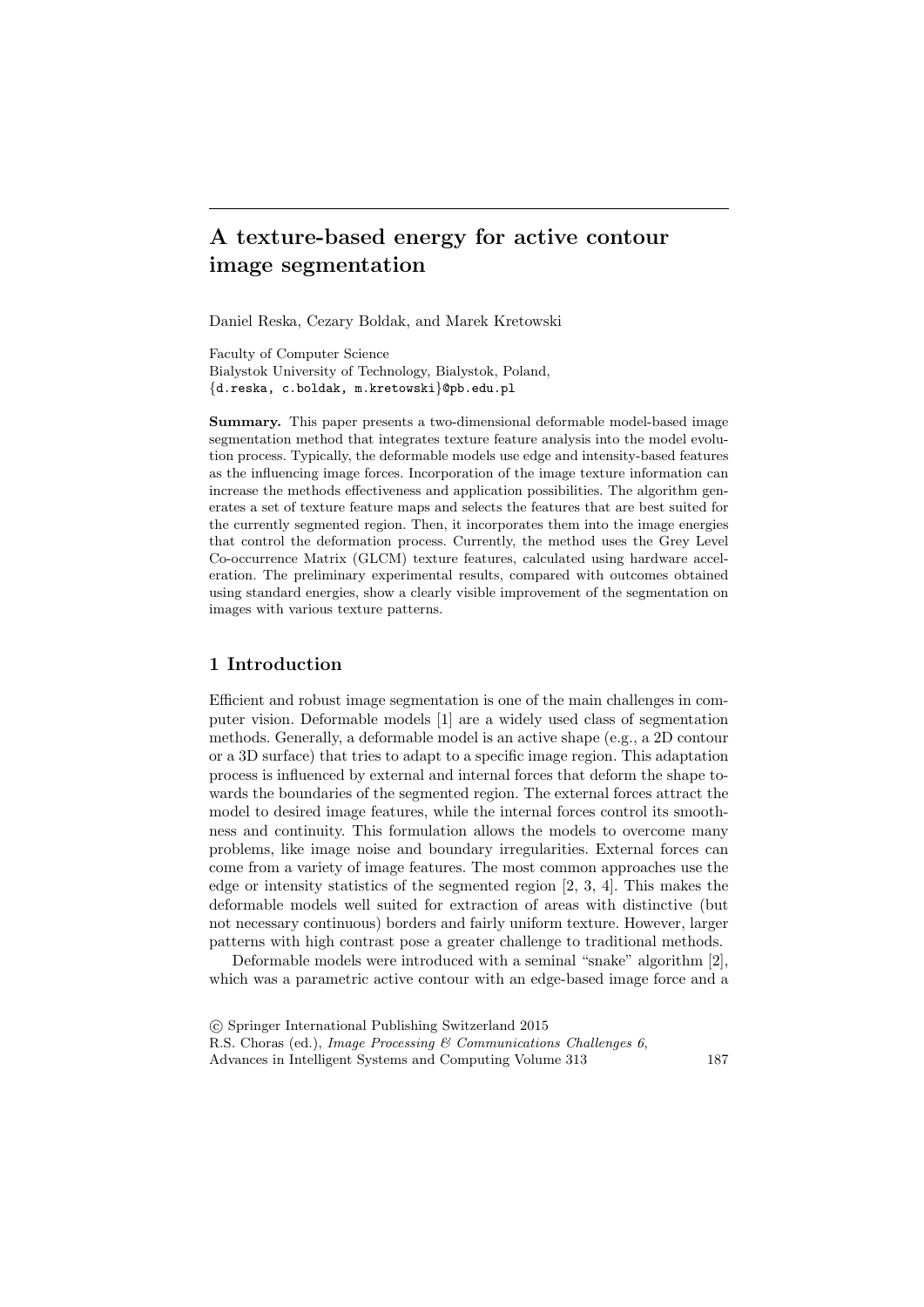set of internal energies that controlled bending and stretching of the curve. Since then, the classical model has been heavily modified and extended, e.g., with addiction of expansion forces [5], edge-based vector field energies [3], adaptive topology mechanisms [6] and region-based image energies [4, 7]. Furthermore, methods combining deformable models with texture extraction and classification [8] were also introduced. Texture-based methods generally fall into two categories: utilising information obtained from supervised texture analysis, or using the calculated features without earlier classification. The supervised methods can require an initial analysis stage, which provides information about the number and characteristics of distinctive patterns in the image [9], or they can use a selected set of features to create a deformation map that influence the evolution of the model [10]. Unsupervised methods can extract the required information using the initial region intensity statistics to create a likelihood deformation map [11], or, in case of patters with a larger scale, use a small bank of Gabor filters to extract the features [12, 13]. Texture features can also be used to improve the segmentation process alongside other image characteristics [14].

In this paper, we present a texture-based image energy for a two-dimensional parametric active contour. The energy incorporates texture features into our template active contour framework [15]. The proposed energy can be used alongside other image forces, expanding the application possibilities of the method. Currently, the energy utilises features based on Gray-Level Co-occurrence Matrices (GLCM) [16]. The features are generated using hardware-accelerated implementation, which allows an efficient creation of a large feature set. The preliminary experiments were performed on synthetic images with various texture patterns and show a visible improvement over typical image energies.

# **2 Texture-based active contour**

The proposed algorithm incorporates a texture-based image energy into a discrete parametric snake [17] with an adaptive topology reformulation abilities [6]. The energy makes the snake to expand into a region with a uniform texture that is similar to the initial region of the contour.

Firstly, the snake is manually initialised inside the segmented region. Next, the algorithm generates a set of texture feature maps and selects the features that are best suited for the currently segmented area. Finally, the contour evolution process expands the snake under the influence of the texture energy, which is based on the selected features. This algorithm can be presented in a pseudocode:

**Require:** Initialisation of the snake **s**

- 1: Generate the initial texture feature maps set **T***init*
- 2: Initialise empty set  $\mathbf{T}_{best}$  for selected texture feature maps
- 3: **for all** texture feature map  $\mathbf{t} \in \mathbf{T}_{init}$  **do** 
	- 188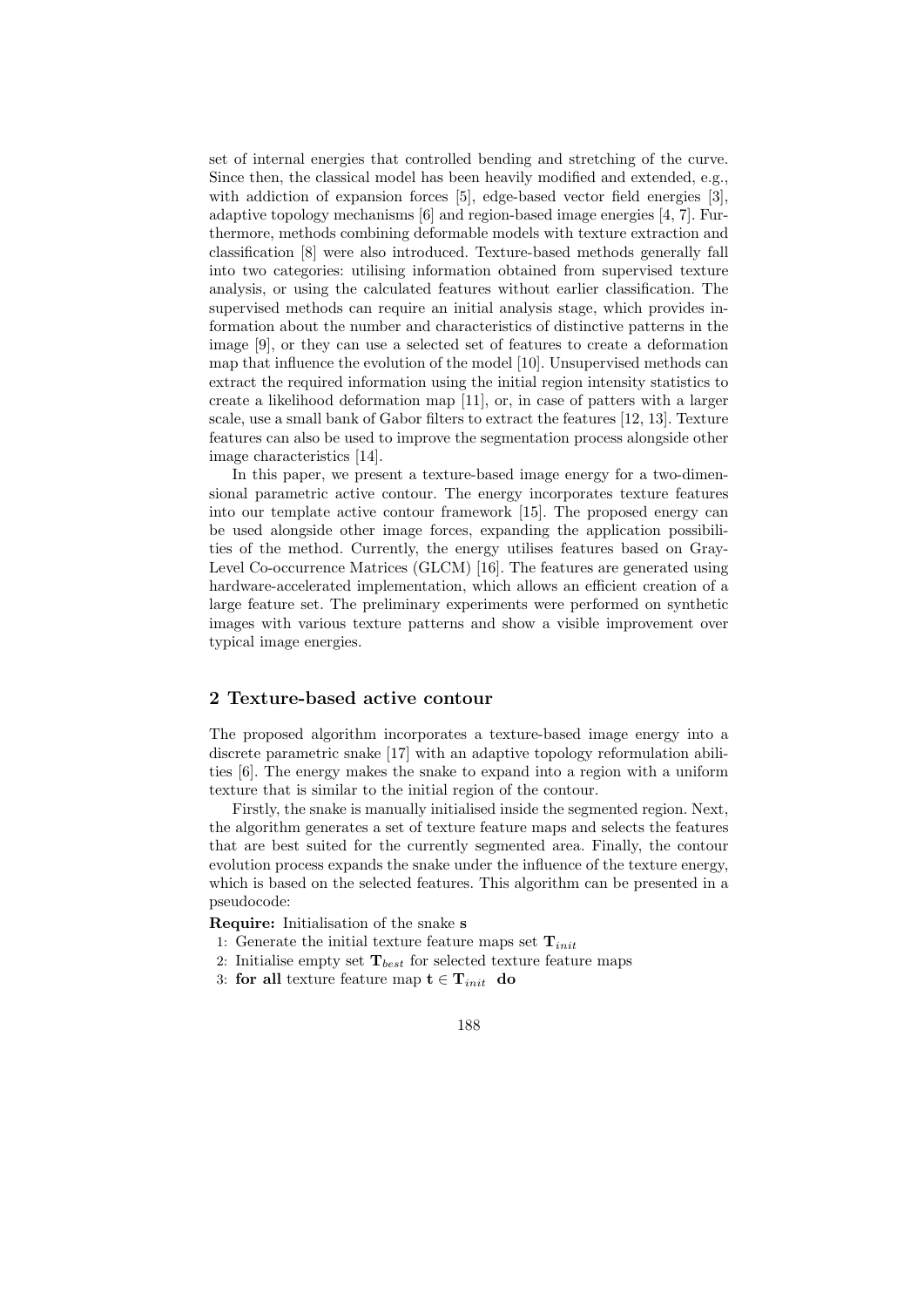- 4: **if t** meets the selection condition **then**
- 5: add **t** to **T***best*
- 6: **end if**
- 7: **end for**
- 8: Create external energy  $\mathbf{E}_{tex}$  using  $\mathbf{T}_{best}$
- 9: **repeat**
- 10: **for all** snake point  $p \in$  contour **s do** 11: Minimise the local energy of **p** using
- Minimise the local energy of **p** using  $\mathbf{E}_{tex}$  and other energies
- 12: **end for**
- 13: **until** convergence of snake **s**
- 14: **return** the segmented region.

The detailed descriptions of the algorithm steps are presented below.

### *Initialisation*

Initialisation of the contour is the crucial step in the current version of our algorithm. The initial snake should be manually placed inside the segmented area and in a region of a possibly uniform texture. Furthermore, the contour area should be large enough to cover the texture pattern and capture the entirety of its characteristics, preferably by including several texture pattern tiles.

### *Texture feature maps generation and selection*

The next step of our algorithm is generation of the texture feature maps. The features are calculated for each pixel of the source image, that results in a set of feature maps.

The currently used texture features, generated from the Grey-Level Cooccurrence Matrix, are: Entropy, Correlation, Homogeneity, Contrast and Energy. The maps are generated for different sets of GLCM parameters: window size (from  $3\times3$  to  $11\times11$  by default), displacement (from 1 to 3 pixels) and orientation (0*◦* , 45*◦* , 90*◦* , 135*◦*and for all four angles). The algorithm, however, is not limited to the GLCM approach – any method that can generate a feature map of the segmented image can be used.

The following algorithm step selects the texture feature maps that will be used in the segmentation process. The algorithm prefers features that have a low dispersion inside the initial contour region. In order to mark the region, a binary mask is created from the initial curve. For the pixels covered by the mask in each of the feature images  $t_i$ , the mean of the feature values  $\bar{x}_i$ , standard deviation  $\sigma_i$  and Relative Standard Deviation  $\% RSD_i = \frac{\sigma_i}{\bar{x}_i} \times 100$ are calculated. The texture feature maps used for the segmentation process must have the %*RSD* lower than a user-specified threshold (equal to 65% by default). As there is no supervised texture classification step and the number of different textures in the image is not known, this condition selects the texture features that, hopefully, will distinguish the segmented area from regions with different textures.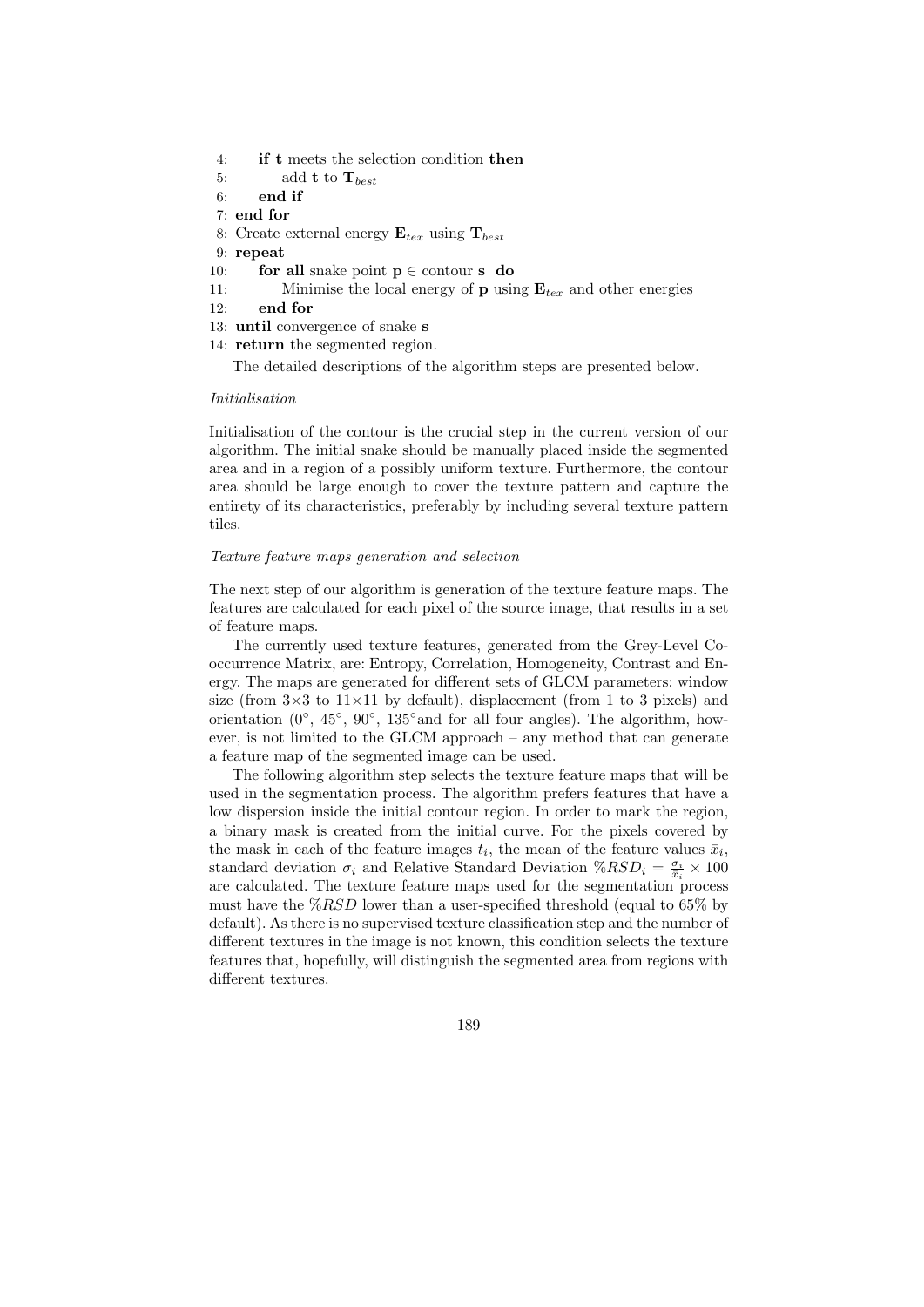Additionally, the selection step can reduce the number of maps by analysing their similarity for different orientations in groups with the same feature, window size and displacement. By default, the algorithm generates one map for each of the orientations and one extra map with an averaged response for all angles. Then, it selects only the directional maps which have their feature value mean (inside the initial region) sufficiently different (at least 50% by default) from the feature mean in the averaged map. However, in case of a clearly isotropic texture pattern, generation of the maps with different orientations can be manually turned off and simplified by creating only the averaged response map.

#### *Contour evolution process*

The snake evolution process aims to minimise the energies of the contour points (snaxels) by moving them to the positions of the lowest local energy. A typical intensity energy  $E_{int}^s$  for a snaxel *s* and a potential destination point *p* can be defined as:

$$
E_{int}^{s}(p) = \begin{cases} \frac{1}{d(s,p)+1} & \text{if } |I(p) - \bar{x}| \le \theta \times \sigma \\ 1 & \text{otherwise,} \end{cases}
$$
 (1)

where  $I(p)$  is the intensity value in point p,  $\bar{x}$  and  $\sigma$  are the intensity mean and standard deviation in the snake initial region,  $\theta$  is the user-specified sensitivity threshold and  $d(s, p)$  is the distance between the location of snaxel *s* and point  $p$ . As the energy is inversely proportional to the distance between the current snaxel and its potential position, it prefers more distant points, enabling the expansion of the contour.

Our texture energy  $E_{tex}^{s}$  works in a way similar to the energy described above, but it takes all the generated texture feature map into consideration: the current snaxel can be moved into the new position only if the similarity condition is fulfilled for all the selected texture feature maps, as defined in:

$$
E_{tex}^{s}(p) = \begin{cases} \frac{1}{d(s,p)+1} & \text{if } \forall t \in T_{best} : |val_t(p) - \bar{x}_t| \le \theta \times \sigma_t \\ 1 & \text{otherwise,} \end{cases}
$$
 (2)

where *t* is a texture feature map in the selected set  $T_{best}$ ,  $\bar{x}_t$  and  $\sigma_t$  are the feature mean and standard deviation in the snake initial region,  $val_t(p)$  is the value of the texture feature in the point  $p$ , and  $\theta$  is a user-defined constant. This energy works under two assumptions: (a) features with a low dispersion in the initial snake region have a potential to discriminate it from other patterns and (b) a significant value change in one of the maps blocks the current snaxel from further movement.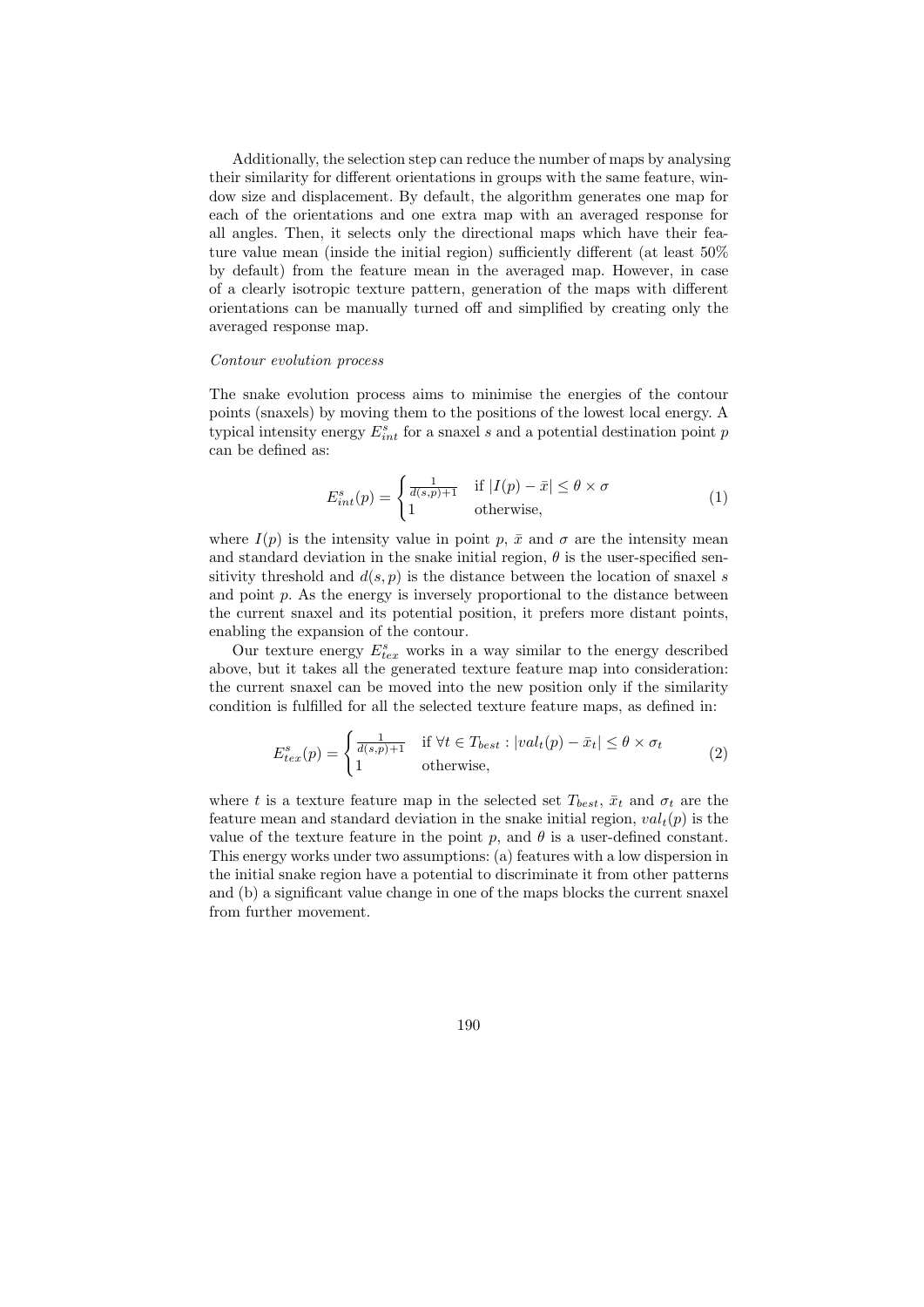

Fig. 1. Segmentation of a high contrast pattern: (a) result of the segmentation with the default intensity energy (initial circular contour visible in blue), (b) calculated GLCM Contrast map and (c) result of the proposed energy.



**Fig. 2.** Segmentation of a coarse-grained texture: (a) initialisation (in blue) and result (in yellow) using the default intensity energy and (b) result using the proposed energy.

# **3 Experimental results**

This section shows the segmentation results of the proposed method. The experiments were performed on a machine with AMD FX 8150 Eight-Core processor, 16 GB RAM, Nvidia GeForce GTX 660 graphics card (with 960 CUDA cores), and running on Ubuntu 12.04. The total segmentation time was less than 5 seconds for each of the presented examples.

The algorithm was implemented using the MESA system  $[15]$  – a platform for designing and evaluation of the deformable model-based segmentation methods. MESA provides a template system for construction of active contours from exchangeable elements (i.e., models, energies and extensions), allowing an easy comparison of the proposed approach with other energies. The GLCM texture generation algorithm was implemented in OpenCL [18] and integrated with the existing code using a Java binding library (JOCL from www.jocl.org). OpenCL allowed utilisation of the graphical processing units,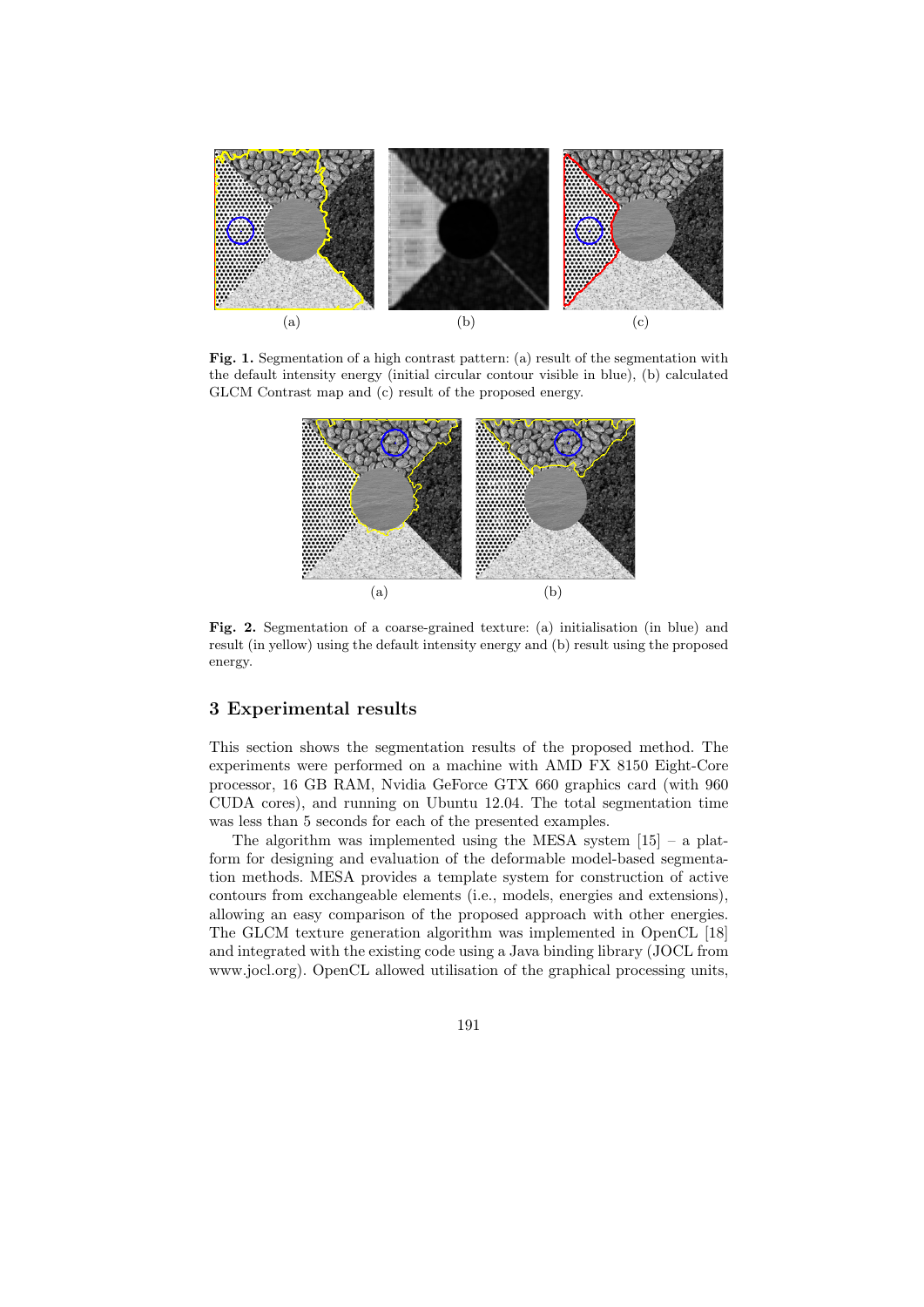

**Fig. 3.** Example of a fine-grained texture segmentation: (a) result with the intensity energy, (b) result with the texture-based energy and (c) a sample texture map (GLCM Energy) that discriminates the two regions.

which effectively led to a significant speedup of the algorithm (from a few minutes on CPU-based implementation to a few seconds using the hardwareaccelerated version).

The method was tested on  $256 \times 256$  synthetic images created using the Brodatz texture database [19]. The initial contours were manually placed inside the desired region and scaled to the preferred size. During the experiments, only the sensitivity parameter  $\theta$  was modified (between 3 and 4), while the other parameters were left constant on default values.

The first example (see Fig. 1) presents a segmentation of a region with a high contrast texture. The size and intensity dispersion of the pattern make it impossible to segment with an edge-driven force or with the described default intensity-based energy (see Fig.  $1(a)$ ). However, using a GLCM Contrast map (see Fig. 1(b)), the texture-based energy managed to correctly drive the snake to the region boundaries (see Fig.  $1(c)$ ).

The second example (see Fig. 2) shows the result for a more coarse-grained pattern. Again, the intensity-based energy failed to distinguish between two regions with a similar average intensity. The third example (see Fig. 3) shows a difficult situation, where two regions with different textures not only have a similar average intensity, but also do not have an evident border between them. While the intensity-based energy could not be adjusted to segment the region, the texture-based approach easily separates the two problematic areas. The last example (see Fig. 4) highlights the importance of the texture map orientation selection. In a case of a highly directional texture, the energy without angle selection fails to segment the region (see Fig.  $4(a)$ ). With this selection enabled, the region is correctly separated from the other textures (see Fig.  $4(b)$ ).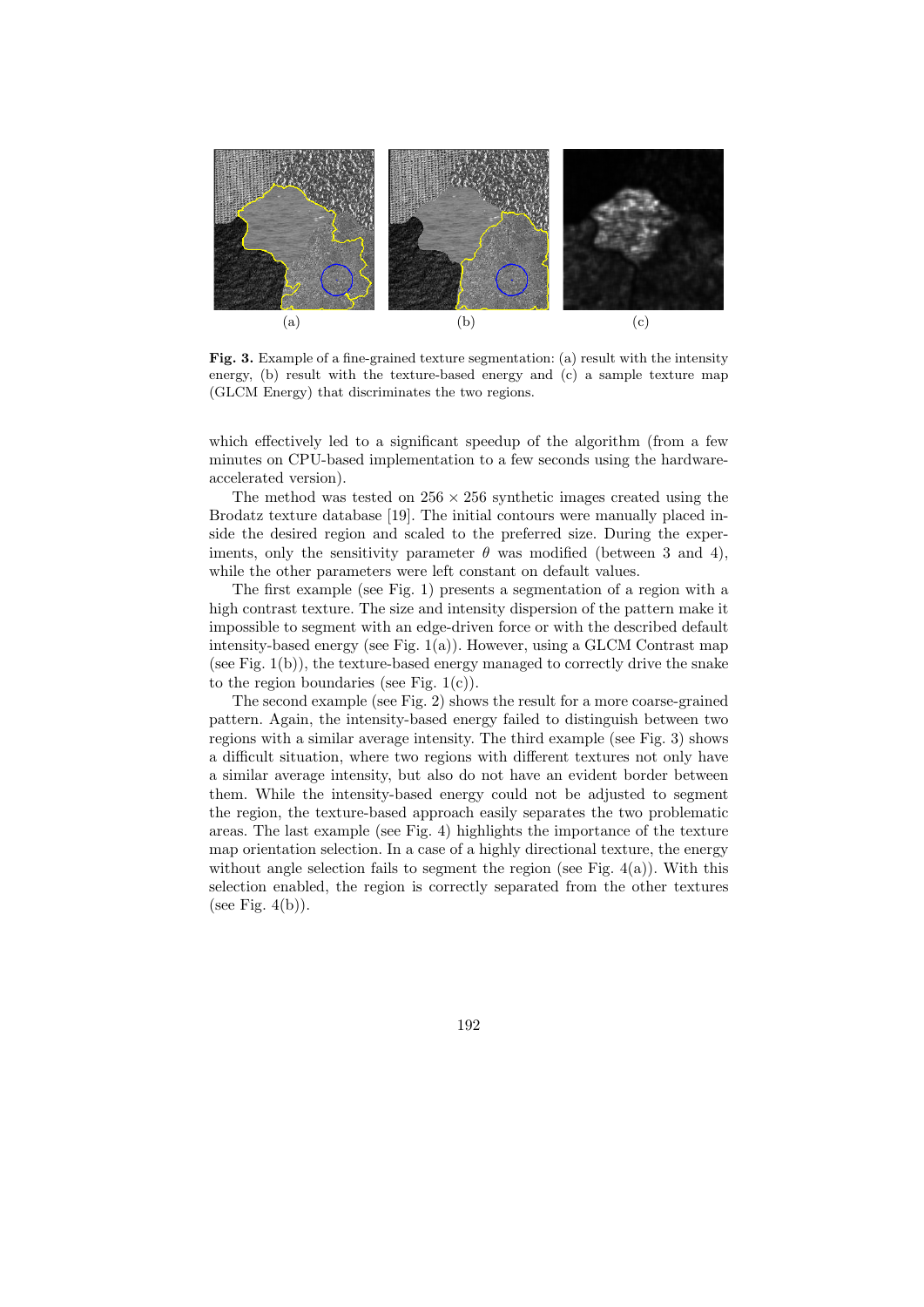

**Fig. 4.** Importance of the texture orientation selection: (a) result without the angle selection and (b) segmentation with orientation selection enabled.

# **4 Conclusions and future work**

In this paper a texture-based energy for the two-dimensional parametric active contour is presented. This energy improves the segmentation performance on images with textures of various size, contrast and complexity. Moreover, the algorithm does not require any previous information about the texture classes in the segmented image. Despite the relatively large number of the utilised features, an efficient GPU-accelerated texture generation method enables a high performance of the segmentation process. The currently proposed approach gives promising results on artificially composed images. We are currently investigating the performance and possible application of the method on natural and medical images.

The present form of the algorithm is in an early stage of development and can benefit from many possible improvements. An initial analysis of the start region can be used to find an optimal parameter set for the generated features. Furthermore, the texture feature maps in the initial step can be calculated only for the start region of the snake, while the generation of the complete maps can be performed after the selection, which will improve the performance. Moreover, the currently utilised feature set (based on GLCM) can be easily extended by incorporation of other texture feature extraction methods, like Gabor filters [12].

*Acknowledgement.* This work was supported by Bialystok University of Technology under Grant W/WI/5/2014 and S/WI/2/2013.

## **References**

1. P. Moore and D. Molloy. A survey of computer-based deformable models. In *International Machine Vision and Image Processing Conference, IMVIP 2007*, pages 55–66, 2007.